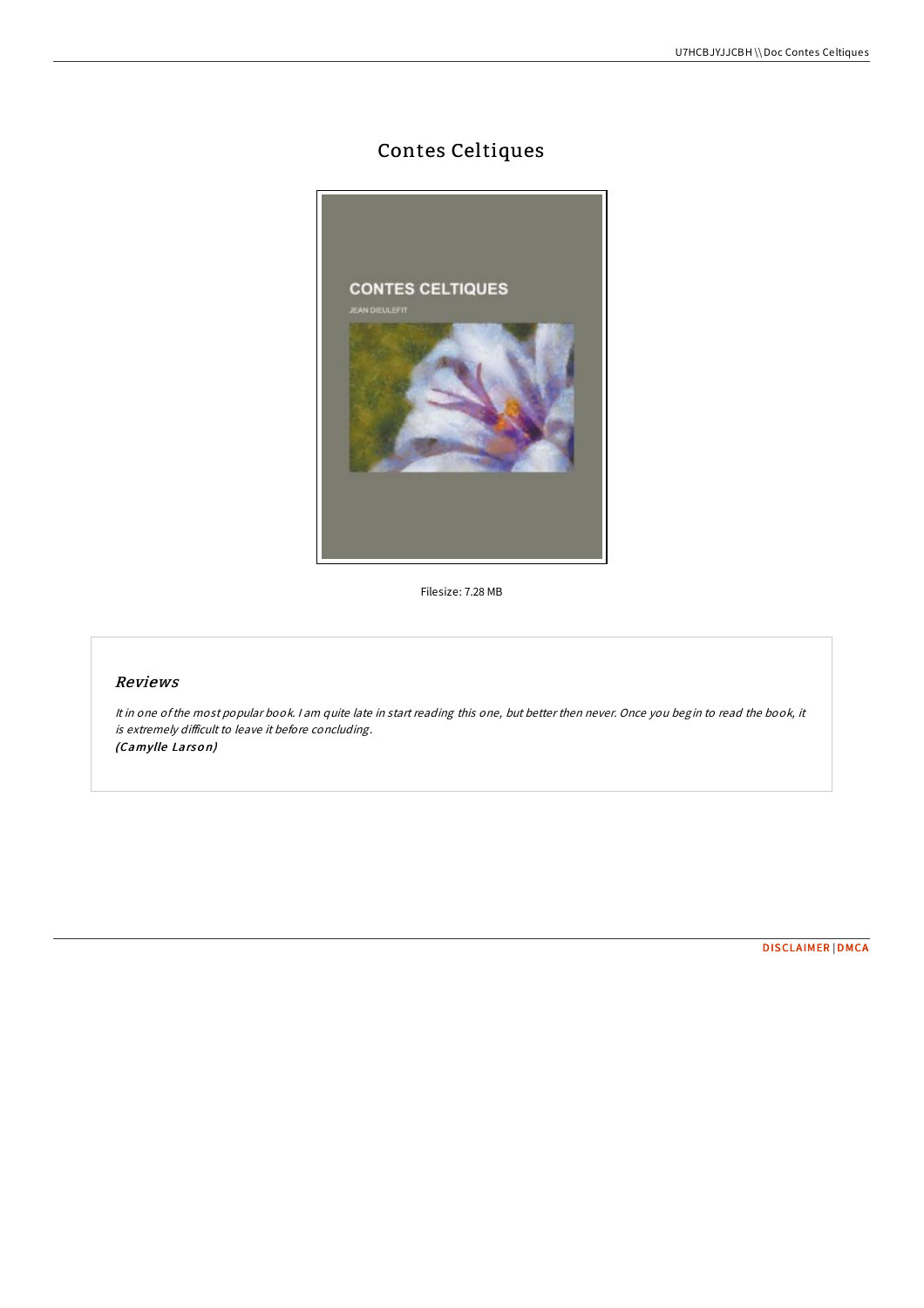## CONTES CELTIQUES



To save Contes Celtiques PDF, remember to follow the hyperlink below and save the document or gain access to other information which might be relevant to CONTES CELTIQUES book.

RareBooksClub. Paperback. Book Condition: New. This item is printed on demand. Paperback. 176 pages. Original publisher: Washington, DC (800 N. Capitol St. , N. W. , Suite 825) : National Assessment Governing Board, U. S. Dept. of Education : For sale by the Supt. of Docs. , U. S. G. P. O. , 2008 OCLC Number: (OCoLC)746219226 Subject: Science -- Study and teaching -- United States -- Evaluation. Excerpt: . . . Yolanda Scott George Marilynn Messick Kelley American Institute of Biological National Catholic Educational Sciences ( representative ) Association ( representative ) Deputy Director and Program Director Science Chair Physics Teacher American Association for the Gonzaga College High School Advancement of Science Washington, DC Washington, DC Ioannis N. Miaoulis President and Director Lisa Brady Gill Partnership for 21st Century Skills Museum of Science, Boston (representative) Boston, MA Director, Office of Education Policy Educational and Productivity Solutions Jacqueline S. Miller Texas Instruments, Inc. Senior Scientist, Center for Science Dallas, TX Education Education Development Center, Inc. Newton, MA Heidi Glidden Senior Associate American Federation of Teachers Jean Moon Washington, DC Director, Board on Science Education The National Academies, Center for Education Gary L. Heath Assistant State Superintendent Washington, DC Accountability and Assessment Maryland State Department of Education Brett D. Moulding Baltimore, MD Past President, Council of State Science Supervisors ( representative ) Science Coordinator Jack G. Hehn Director, Education Utah Office of Education American Institute of Physics Salt Lake City, UT College Park, MD Carlo Parravano Executive Director Paul Hickman American Physical Society Merck Institute for Science Education ( representative ) Rahway, NJ Science Consultant Andover, MA Leslie Ann Pierce National Association of Biology Teachers ( representative ) Linda Hodge President Biology and Chemistry Teacher National Parents and Teachers Thomas A. Edison High School Association Alexandria, VA Chicago, IL...

B Read Contes Celtiques [Online](http://almighty24.tech/contes-celtiques.html) e Do [wnlo](http://almighty24.tech/contes-celtiques.html)ad PDF Contes Celtiques